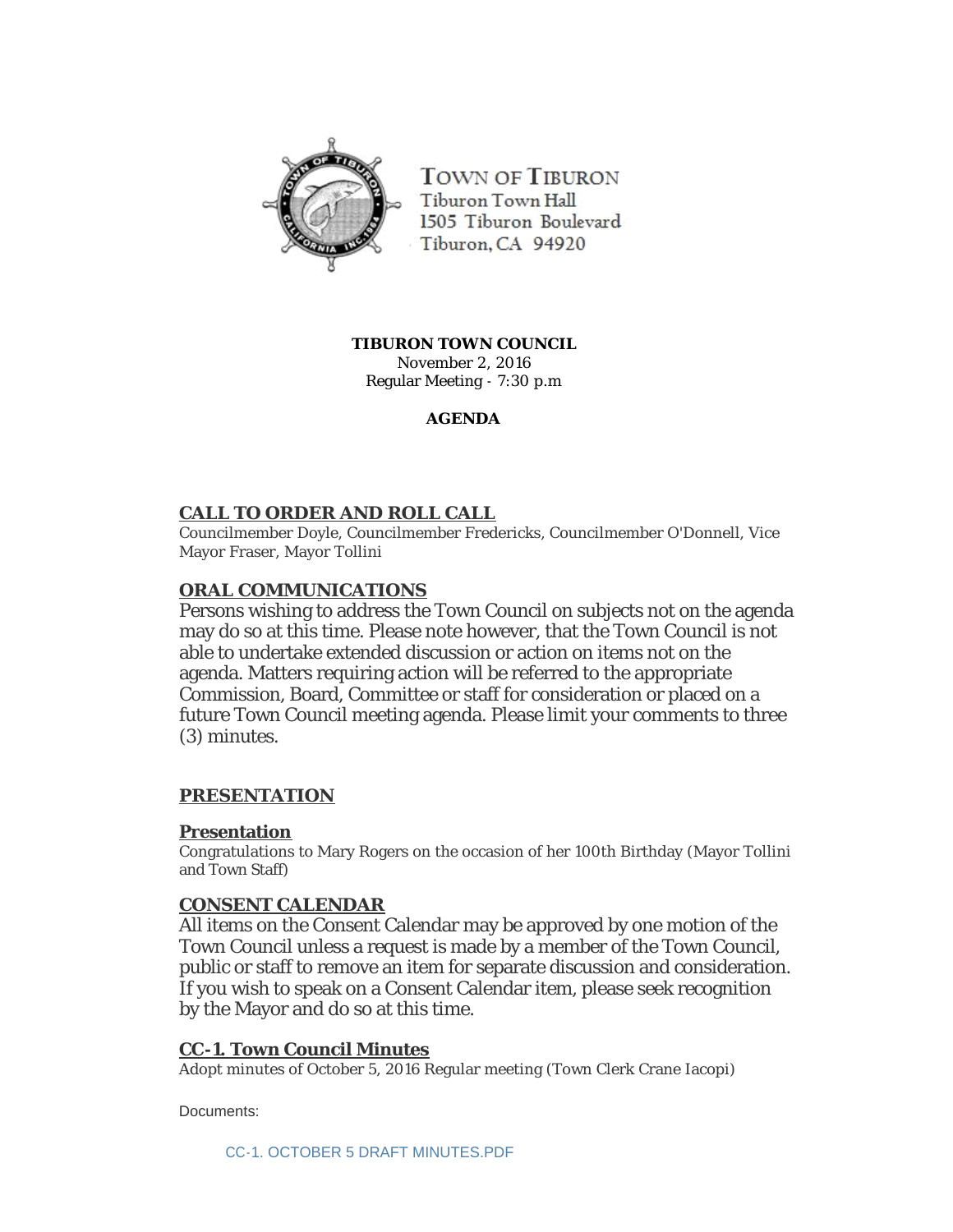## **CC-2. Town Council Minutes**

Adopt minutes of October 19, 2016 Regular meeting (Town Clerk Crane Iacopi)

Documents:

#### [CC-2. OCTOBER 19 DRAFT MINUTES.PDF](http://townoftiburon.org/AgendaCenter/ViewFile/Item/2362?fileID=1307)

#### **CC-3. Town Investment Summary**

Accept report for month ending September 30, 2016 (Director of Administrative Services Bigall)

Documents:

[CC-3.PDF](http://townoftiburon.org/AgendaCenter/ViewFile/Item/2379?fileID=1315)

## **ACTION ITEMS**

### **AI-1. McKegney Green Update**

Discussion of Council Sub-Committee recommendations and possible consideration of contract award for design (Town Manager/Department of Public Works)

Documents:

#### [AI-1. MCKEGNEY GREEN.PDF](http://townoftiburon.org/AgendaCenter/ViewFile/Item/2375?fileID=1316)

### **AI-2. New Morning Cafe Sidewalk Improvement Project**

Consideration of award of contract, and associated budget adjustments, for design work related to frontage improvements at New Morning café site (Department of Public Works)

Documents:

#### [AI-2.PDF](http://townoftiburon.org/AgendaCenter/ViewFile/Item/2376?fileID=1314)

#### **AI-3. Storm Drain Update**

Receive staff report on recent video inspection of storm drains, and consider allocating additional funds for the 2016-2017 Storm Drain Improvement/Repair Project (Department of Public Works)

Documents:

#### [AI-3.PDF](http://townoftiburon.org/AgendaCenter/ViewFile/Item/2377?fileID=1313)

### **AI-4. Tiburon Boulevard Curb Cuts/Ramp Upgrades**

Consider allocation of additional funding for this Caltrans directed project for curb/ramp upgrades on Tiburon Boulevard (Department of Public Works)

Documents:

#### [AI-4.PDF](http://townoftiburon.org/AgendaCenter/ViewFile/Item/2378?fileID=1312)

### **PUBLIC HEARINGS**

### **PH-1. 2017 Building Codes**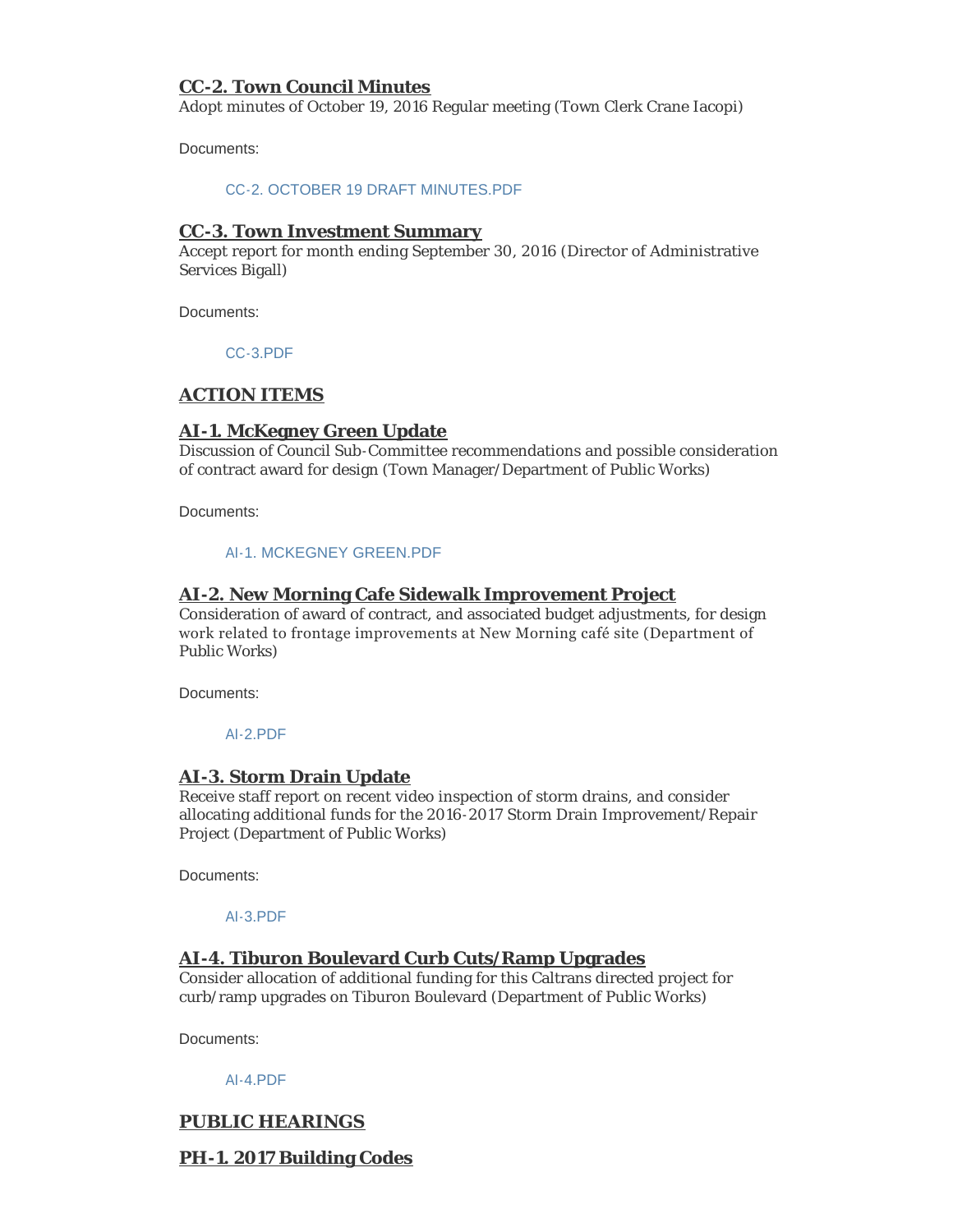**PH-1. 2017 Building Codes** Amend Chapter 13 (Building Regulations) of the Tiburon Municipal Code to adopt new State of California Construction and Building Codes for 2017 (Community Development Department) - *Introduction and first reading of ordinance*

Documents:

[PH-1. 2017 BUILDING CODE UPDATES.PDF](http://townoftiburon.org/AgendaCenter/ViewFile/Item/2359?fileID=1304)

## **PH-2. Electric Bicycle Use**

Amend Chapter 23 (Traffic) of the Tiburon Municipal Code with regard to electric bicycle use (Community Development Department) - *Introduction and first reading of ordinance*

Documents:

[PH-2. ELECTRIC BICYCLE USE.PDF](http://townoftiburon.org/AgendaCenter/ViewFile/Item/2360?fileID=1305)

# **TOWN COUNCIL REPORTS**

## **TOWN MANAGER REPORT**

## **WEEKLY DIGESTS**

## **ADJOURNMENT**

## **GENERAL PUBLIC INFORMATION**

# **ASSISTANCE FOR PEOPLE WITH DISABILITIES**

In compliance with the Americans with Disabilities Act, if you need special assistance to participate in this meeting, please contact the Town Clerk at (415) 435-7377. Notification 48 hours prior to the meeting will enable the Town to make reasonable arrangements to ensure accessibility to this meeting.

# **AVAILABILITY OF INFORMATION**

Copies of all agenda reports and supporting data are available for viewing and inspection at Town Hall and at the Belvedere-Tiburon Library located adjacent to Town Hall. Agendas and minutes are posted on the Town's website, www.ci.tiburon.ca.us.

Upon request, the Town will provide written agenda materials in appropriate alternative formats, or disability-related modification or accommodation, including auxiliary aids or services, to enable individuals with disabilities to participate in public meetings. Please send a written request, including your name, mailing address, phone number and brief description of the requested materials and preferred alternative format or auxiliary aid or service at least 5 days before the meeting. Requests should be sent to the Office of the Town Clerk at the above address.

# **PUBLIC HEARINGS**

Public Hearings provide the general public and interested parties an opportunity